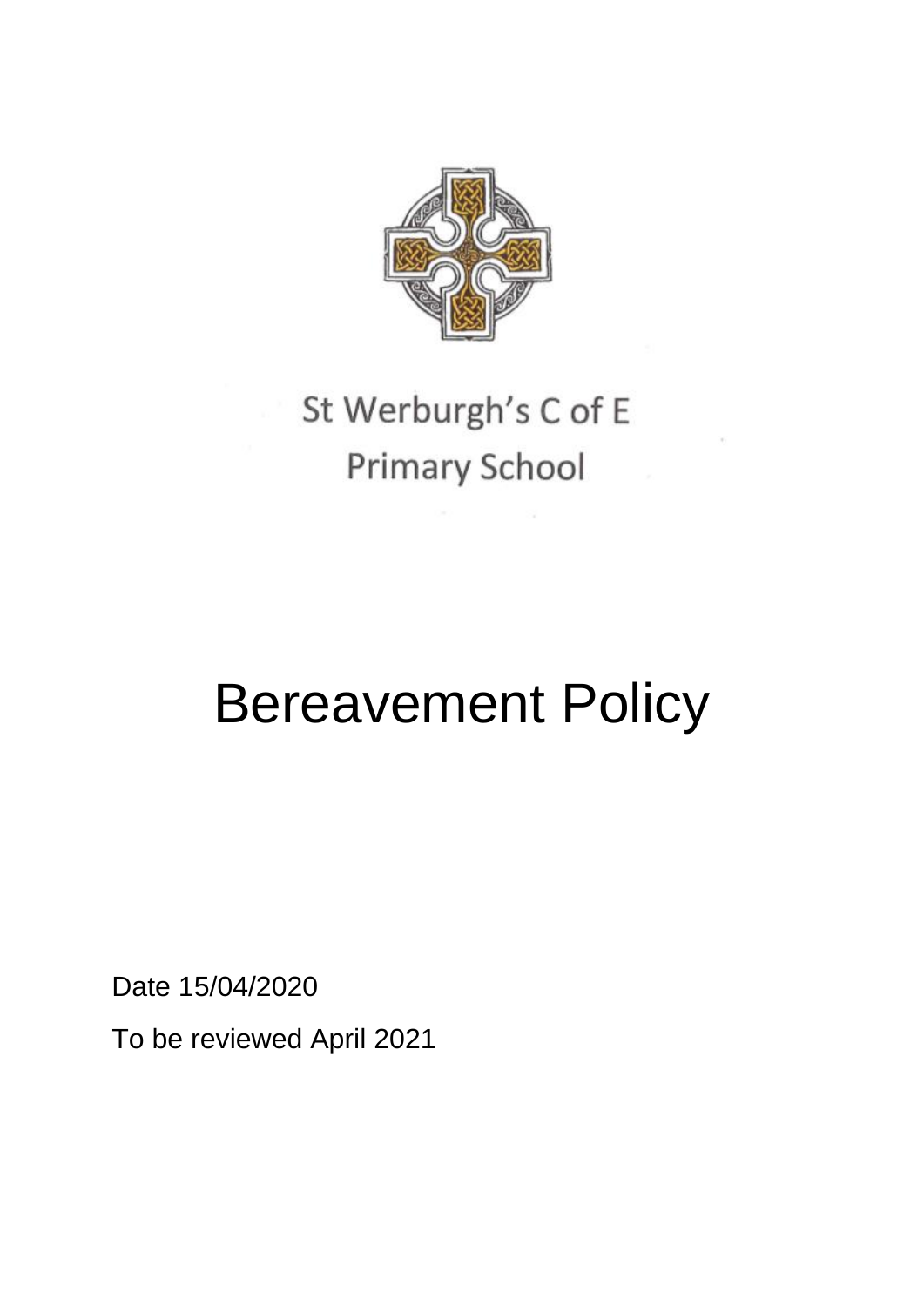## **Contents:**

Statement of intent

- 1. Legal Framework
- 2. Roles and Responsibilities
- 3. The initial response
- 4. Informing staff and governors
- 5. Informing pupils
- 6. Informing parents
- 7. Funerals
- 8. The media and social media
- 9. Support for the family
- 10. Support for staff
- 11. Support for pupils
- 12. Behaviour and SEMH issues
- 13. Specific circumstances
- 14. Remembrance activities
- 15. Managing transitions
- 16. Teaching about bereavement and grief
- 17. Staff training
- 18. Monitoring and review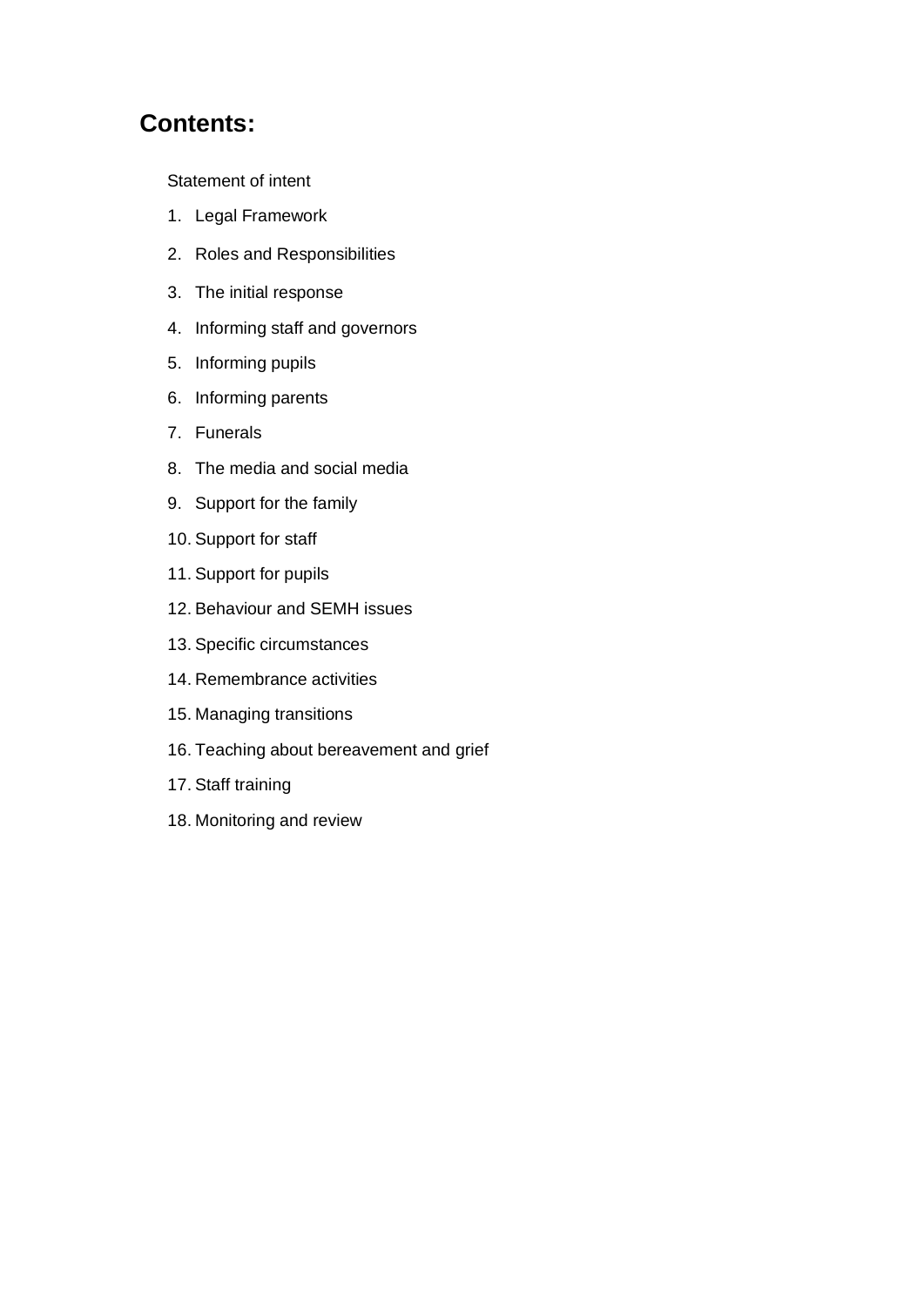## **Statement of intent**

At St Werburgh's CofE Primary School we understand that bereavement is faced by members of our school community at different times, whether this is the death of a family member, a friend or a member of the school community. We understand the importance of providing support to pupils, staff, governors and the wider school community during and after bereavement.

This policy provides a framework whereby this support is provided and outlines how the school will respond to these sensitive situations.

**NB.** In this policy, all mentions of 'the family' refer to the family of the deceased individual. The wishes of the family will always be considered when carrying out any of the actions outlined in this policy. If the family objects to any of the procedures, the school will work to ensure reasonable adjustments are made.

## **1. Legal framework**

- 1.1. This policy has due regard to all relevant legislation and statutory guidance including, but not limited to, the following:
	- Children Act 1989
	- Employment Rights Act 1996
	- Equality Act 2010
	- DfE (2018) 'Mental health and behaviour in schools'
	- DfE (2019) 'Keeping children safe in education'
	- Department for Business, Energy and Industrial Strategy (2018) 'Good Work Plan'
	- The Parental Bereavement Leave and Pay Regulations 2020
	- Parental Bereavement (Leave and Pay) Act 2018
- 1.2. This policy has been created with due regard to the following guidance:
	- Winston's Wish (2019) 'A Guide to Supporting Grieving Children and Young People in Education'
	- Winston's Wish (2019) 'A Strategy for Schools: Positive Responses to Death'
	- Samaritans (2017) 'Help When We Needed it Most'
	- Child Bereavement UK (2018) 'Schools' Information Pack'
- 1.3. This policy operates in conjunction with the following school policies:
	- Child Protection and Safeguarding Policy
	- Behavioural Policy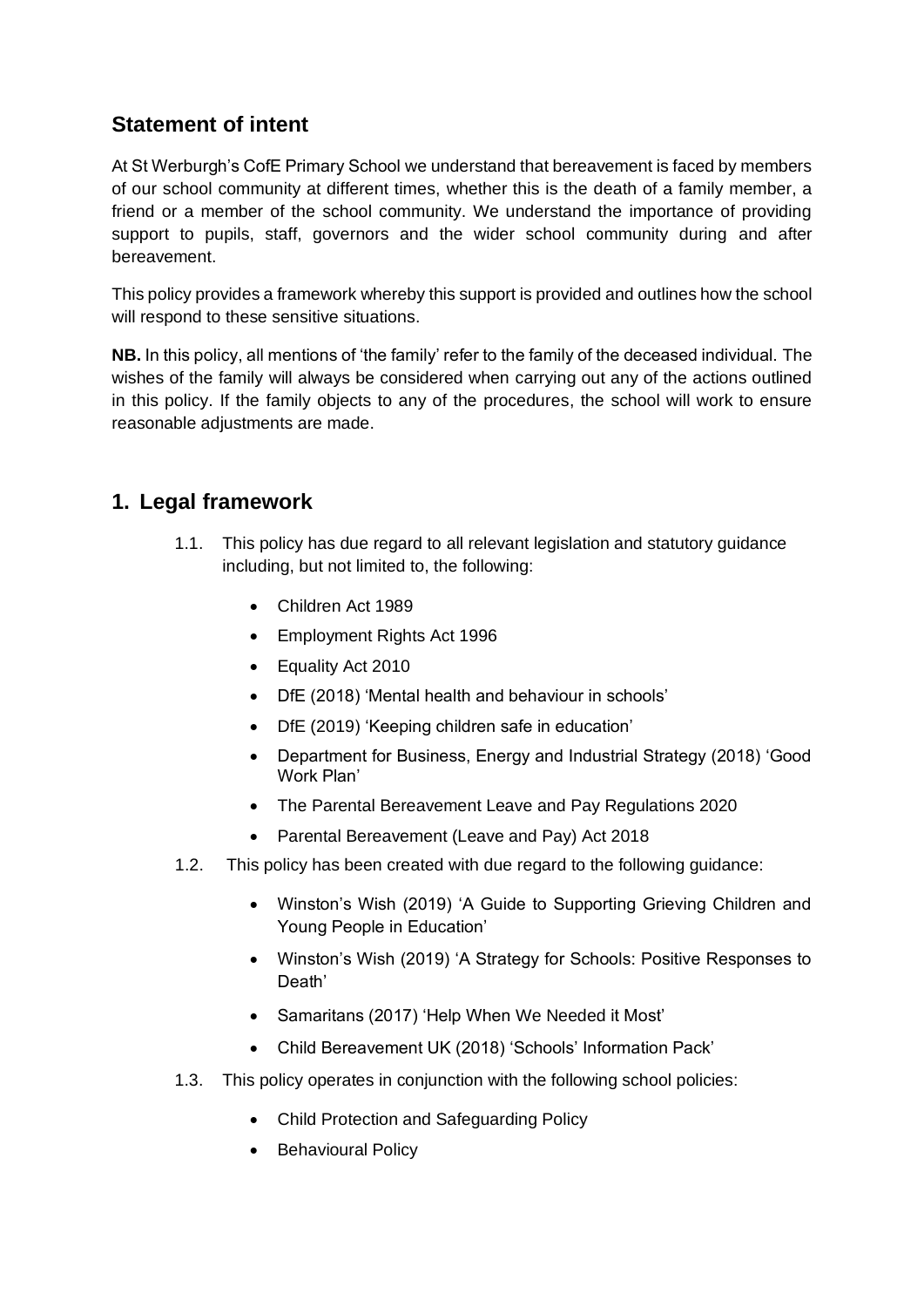- Anti-bullying Policy
- Disciplinary Policy and Procedure

## **2. Roles and responsibilities**

- 2.1. The Local Governing Body (LGB) will be responsible for:
	- Overseeing the implementation of this policy.
	- Reviewing this policy with the headteacher on an annual basis to ensure its effectiveness.
- 2.2. The headteacher will be responsible for:
	- The overall implementation of this policy.
	- Liaising with external agencies, as appropriate.
	- Informing governors and staff when a death occurs and arranging for pupils to be informed, as appropriate and with approval from the family.
	- Being the first point of contact for staff, pupils and parents directly involved in a death, or designating this role to another appropriate member of staff.
	- Responding to any enquiries from the media or the wider school community, or appointing a member of staff to undertake these duties.
	- Ensuring staff have the necessary training to support bereaved pupils and to deliver sensitive news.
- 2.3. Pastoral staff/Learning Mentor will be responsible for:
	- Undertaking bereavement support training and conducting in-school training to share their knowledge with other staff.
	- Supporting the headteacher in carrying out the procedures outlined in this policy.
	- Supporting staff, pupils and parents following a death, as directed by the headteacher.
	- Supporting other staff members with communicating the news of a death.
	- Making referrals pupils, staff and other members of the school community to receive support.
- 2.4. The media spokesperson will be responsible for:
	- Liaising with the media as required.
	- Monitoring media and social media activity regarding the death.
	- Respecting the family's wishes in relation to what information can be provided to the media.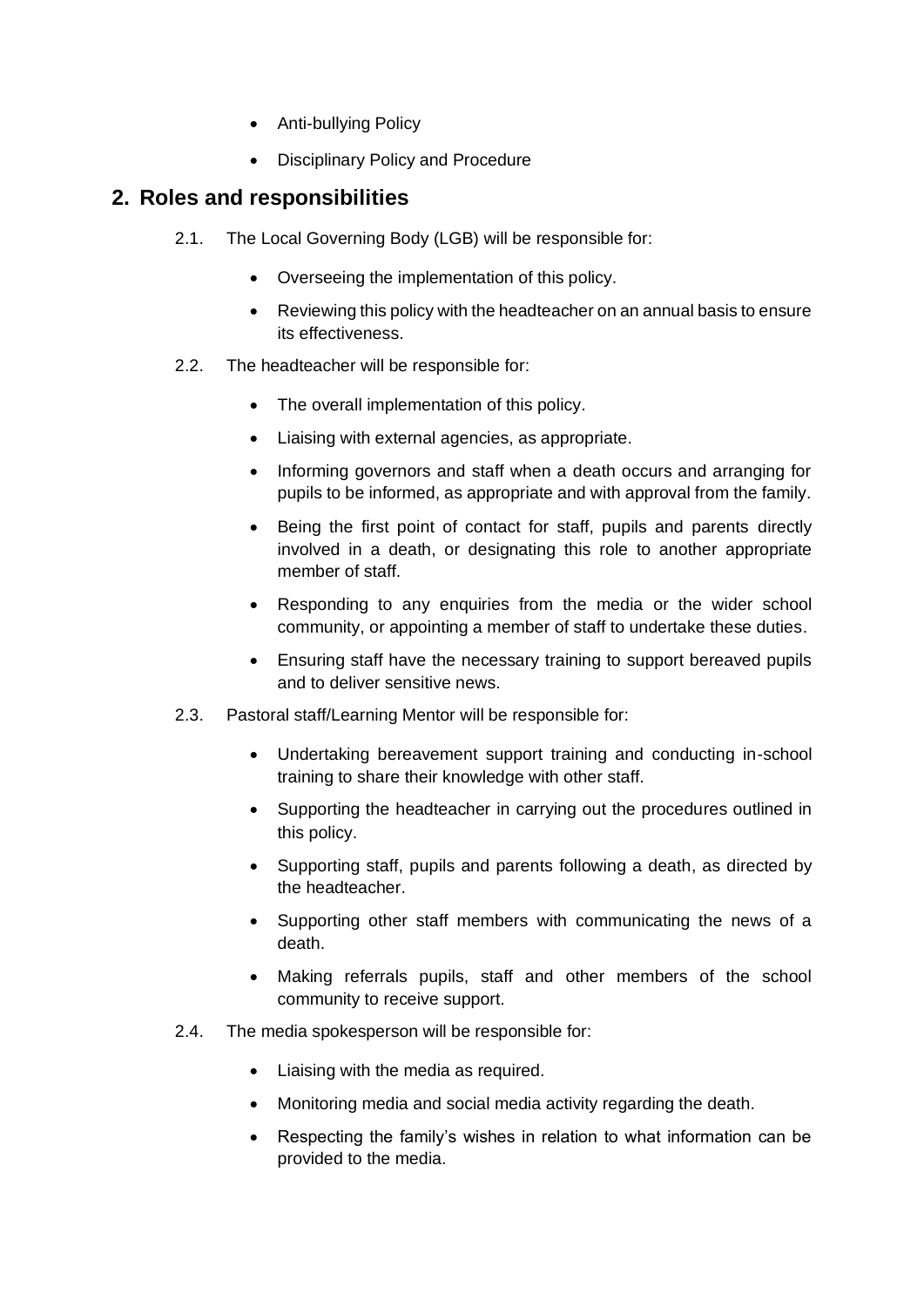- 2.5. All staff members will be responsible for:
	- Undertaking any bereavement support training arranged by the headteacher or pastoral staff.
	- Seeking support from pastoral staff as appropriate.
	- Supporting their colleagues and pupils following a death, as appropriate.

## **3. The initial response**

- 3.1. If the family or member of staff contacts the school to inform them of a death, the member of staff that answers the phone will transfer the call to the headteacher or the most senior member of staff available.
- 3.2. If the school is made aware of the death through a source other than the family, the headteacher will contact the family either by phone or through a home visit.
- 3.3. The headteacher will gather factual information about what has happened and establish the family's wishes with regards to what information will be communicated to the school community and how.
- 3.4. If a death affects the entire school, e.g. the death of a pupil or member of staff, the headteacher will inform the family that staff and pupils will be informed as soon as possible.
- 3.5. If the death affects an individual member of staff, e.g. the death of a relative, the headteacher will ask the member of staff if they would like this to be communicated to any of their colleagues. If it is decided that the death will be communicated, the headteacher will discuss with the staff member what information will be communicated and how they would like it to be delivered.
- 3.6. If a death affects an individual pupil, e.g. the death of a parent, the headteacher will ask the family if they would like this to be communicated to the school community. If it is decided that the death will be communicated, the headteacher will discuss with the family, and the pupil if possible, what information will be communicated and how the family would like it to be delivered.
- 3.7. If the death of a pupil's family member occurs while the pupil is at school, a member of the pupil's family will be asked to come to the school to inform the pupil of what has happened and to take them home. If this is not possible, arrangements will be made for a member of staff to take the pupil home.
- 3.8. The headteacher will make contact with any other agencies as required, e.g. the police.
- 3.9. The headteacher will decide if any temporary variation needs to be made to the school timetable, e.g. rearranging or cancelling certain lessons.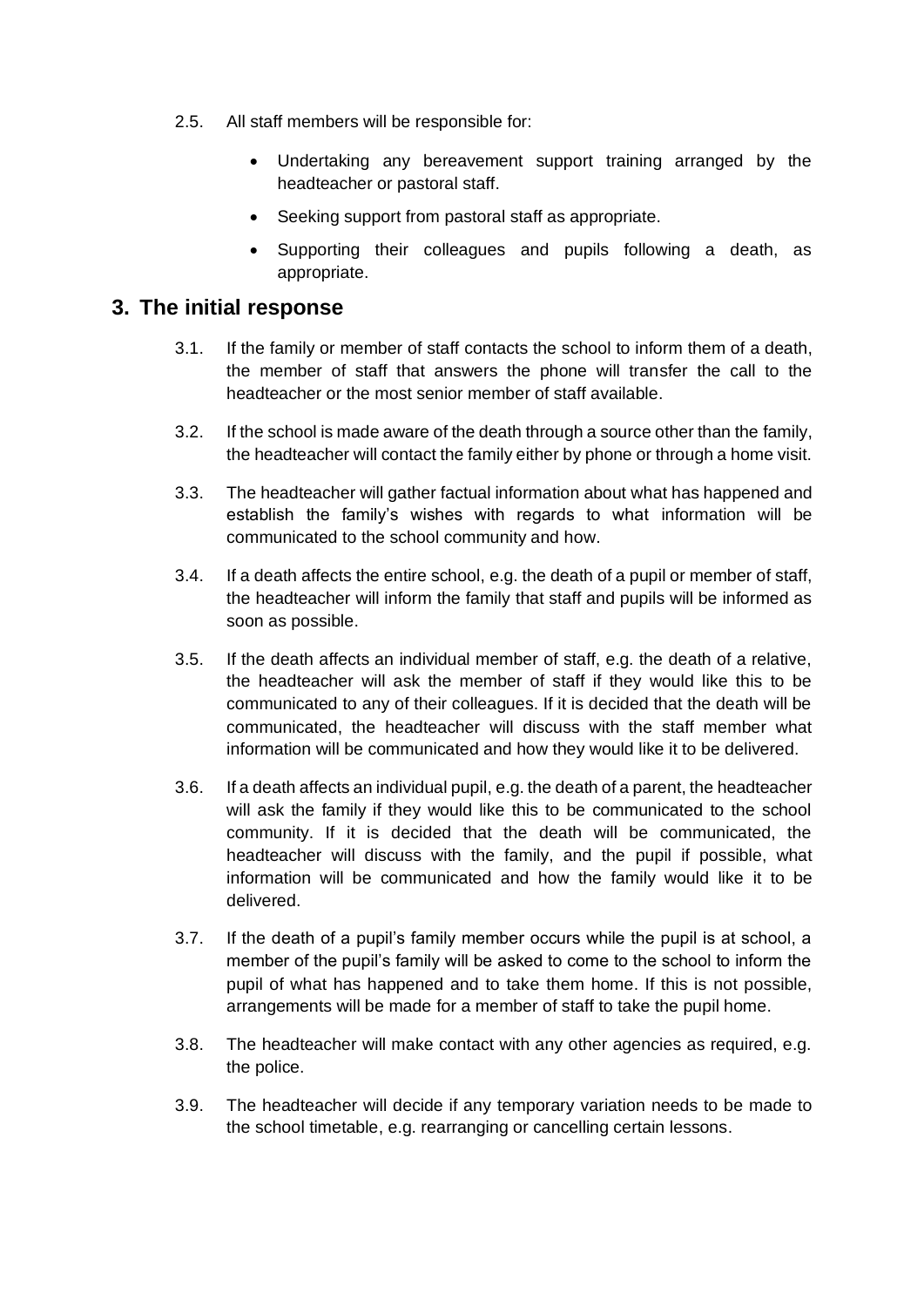3.10. In the event of the death of the headteacher, the deputy headteacher will be responsible for the duties outlined above.

## <span id="page-5-0"></span>**4. Informing staff and governors**

- 4.1. Staff and governors will be informed of the death before pupils.
- 4.2. All staff and governors will be invited to a meeting by the headteacher as soon as practicable.
- 4.3. Absent staff and governors, including part-time and peripatetic staff, will be identified so they can be informed as soon as possible. If it is not possible for absent staff to be told in person, a phone call will be arranged.
- 4.4. Any information provided to staff and governors during the meeting will have prior approval from the family.
- 4.5. During the meeting, the headteacher, with the support of pastoral staff, will:
	- Explain what happened leading up to the death.
	- Give a factual explanation of how the death occurred.
	- Allow time for staff and governors to discuss what has happened and how they feel.
	- Designate a member of staff as media spokesperson who will be responsible for liaising with the media as required.
	- Identify what internal and external support is available to staff and governors.
	- Discuss the arrangements for informing pupils, including whether all pupils will be told and who will be responsible for informing them.
- 4.6. Staff members that will be responsible for informing pupils about the death will be provided with a script which sets out what pupils should be told and includes information on how to answer some difficult questions.
- 4.7. The headteacher and relevant pastoral staff will create the script, with input from the family.

## **5. Informing pupils**

- 5.1. The headteacher will have a discussion with the family about whether all pupils need to be informed about the death.
- 5.2. If the death affects the whole school, e.g. the death of a staff member or pupil, the headteacher will strongly recommend to the family that all pupils should be informed; however, if the death does not affect the whole school, it may be more appropriate to just inform certain groups of pupils.
- 5.3. The headteacher will make the final decision regarding which pupils will be informed.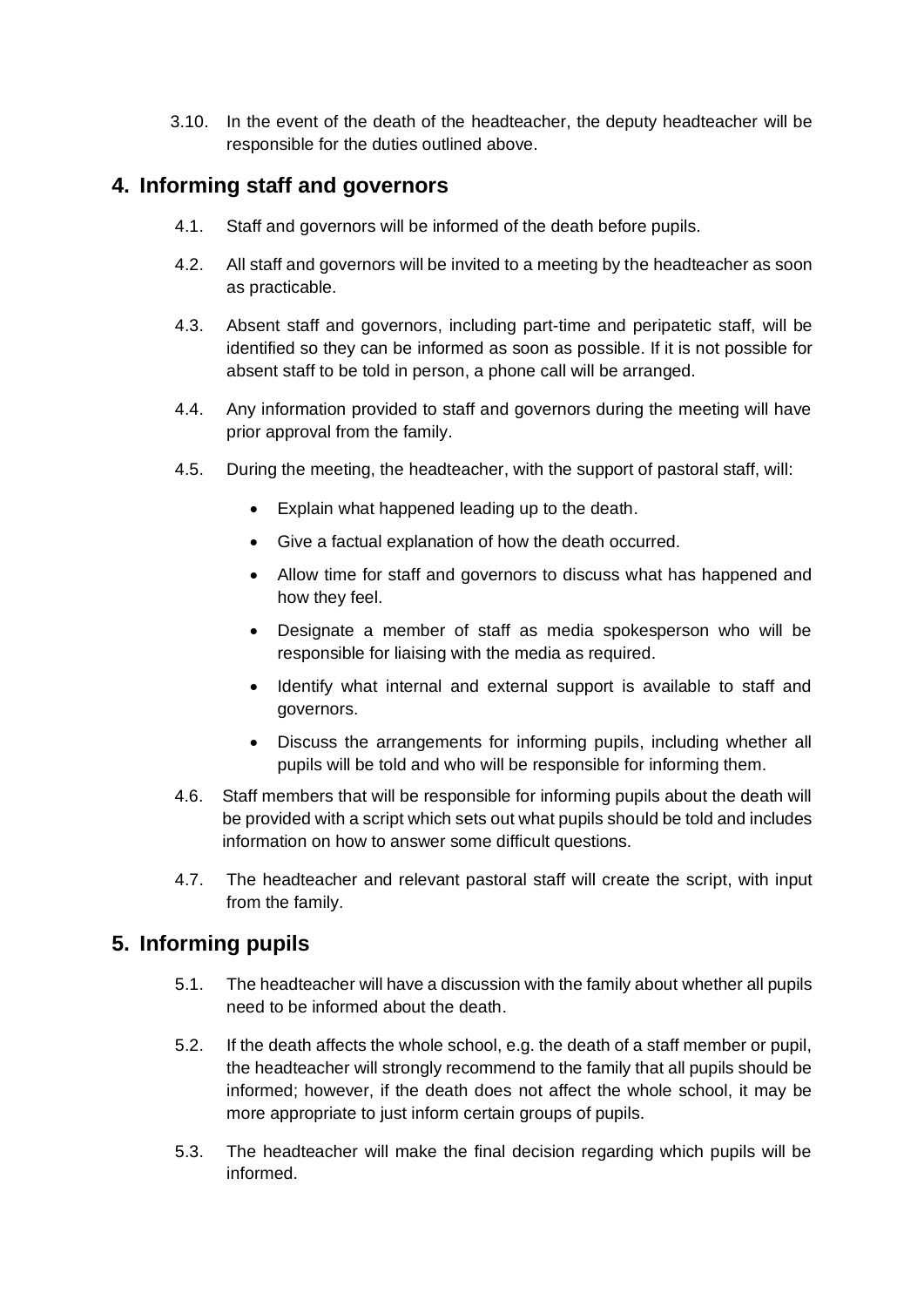- 5.4. Where possible, pupils will be informed about the death in small groups by a member of staff that is familiar to them at the same time, e.g. during form time.
- 5.5. Pupils with specific needs that may influence their response to being informed about the death will be identified and told separately. These needs include the following:
	- Pupils that had a long-term and/or close relationship with the individual who has died
	- Pupils with a history of loss
	- Pupils with SEND
	- Pupils who have difficulty managing their emotions or behaviour
- 5.6. Staff responsible for informing pupils will use the script provided to them.
- 5.7. To ensure all pupils are told about the death in an age-appropriate way, a number of scripts may be created and distributed to staff with clear instructions of which script to use for which year group.
- 5.8. Where possible, a member of pastoral staff will be present when pupils are told about a death so they can help with answering any questions.
- 5.9. Pupils will be given time to ask questions about what has happened and to talk about how they are feeling.
- 5.10. Any questions that are asked by pupils will be answered factually.
- 5.11. Pupils will be told where they can go to in school for support and will also be directed to any external support.

#### **Informing pupils in a large group**

- 5.12. If it is not possible to inform pupils about a death in small groups, the headteacher, in communication with the family, will decide if it would be appropriate to inform pupils in a large group, e.g. during an assembly.
- 5.13. Where an individual pupil has been bereaved, they will be asked if they want to attend the assembly and, if they do not want to be involved, appropriate support will be arranged for the pupil during and after the assembly.
- 5.14. The headteacher will tell the family and, where relevant, the bereaved pupil exactly what they will say and to whom.
- 5.15. The headteacher, with support from relevant pastoral staff, will deliver the information to pupils.
- 5.16. After pupils have been informed, they will go to their form rooms and be given time to express any thoughts or feelings about what they have been told.

## **6. Informing parents**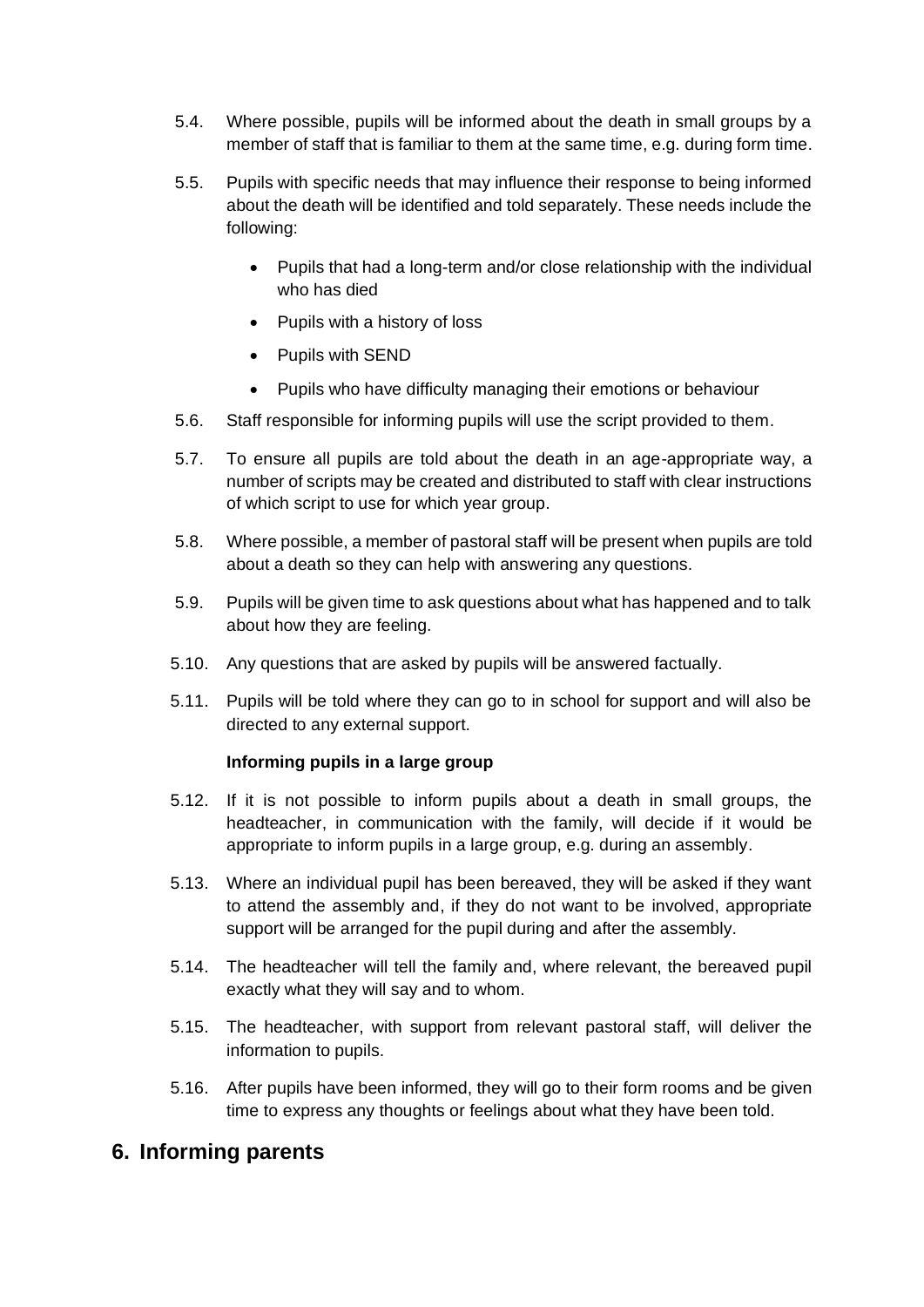- 6.1. The headteacher will have a discussion with the family about whether any parents need to be informed about the death.
- 6.2. If the death affects the whole school, e.g. the death of a staff member or pupil, the headteacher will strongly recommend to the family that all parents should be informed; however, if the death does not affect the whole school, it may be more appropriate to just inform parents that are directly affected, if any.
- 6.3. A nominated member of staff will compose a letter to parents about the death. The letter will contain the basic, factual information about the death, information about how the school is supporting pupils, how they can support their children, and who to direct questions or concerns to.

## **7. Funerals**

- 7.1. If appropriate, the headteacher will discuss with the family whether any staff, governors or pupils are able to attend the funeral.
- 7.2. With the family's approval, the headteacher will arrange for the school to be represented at the funeral and identify which staff and pupils may want to attend.
- 7.3. The headteacher and chair of governors will decide if it is necessary for the school to be fully or partially closed.
- 7.4. Transportation to and from the funeral will be arranged for staff and pupils, as appropriate.
- 7.5. Necessary cover arrangements will be made for staff attending the funeral.

## <span id="page-7-0"></span>**8. The media and social media**

- 8.1. Any communication with the media or social media activity will be agreed with the family.
- 8.2. Only the appointed media spokesperson will deal with media enquiries and communications. Staff, governors and pupils will not respond to any media enquiries themselves or make any public statements about the death.
- 8.3. Staff, governors and pupils will not post any information about the death on social media. The media spokesperson will investigate any post made regarding the death and will refer any concerns to the headteacher.
- 8.4. If information about the death is circulated on social media prior to the school making an official statement, the headteacher and media spokesperson will release a statement on the school's social media channels, with the agreement of the family, to prevent rumours from spreading.
- 8.5. Comments and other activity on school-posted social media statements will be monitored and moderated by the media spokesperson.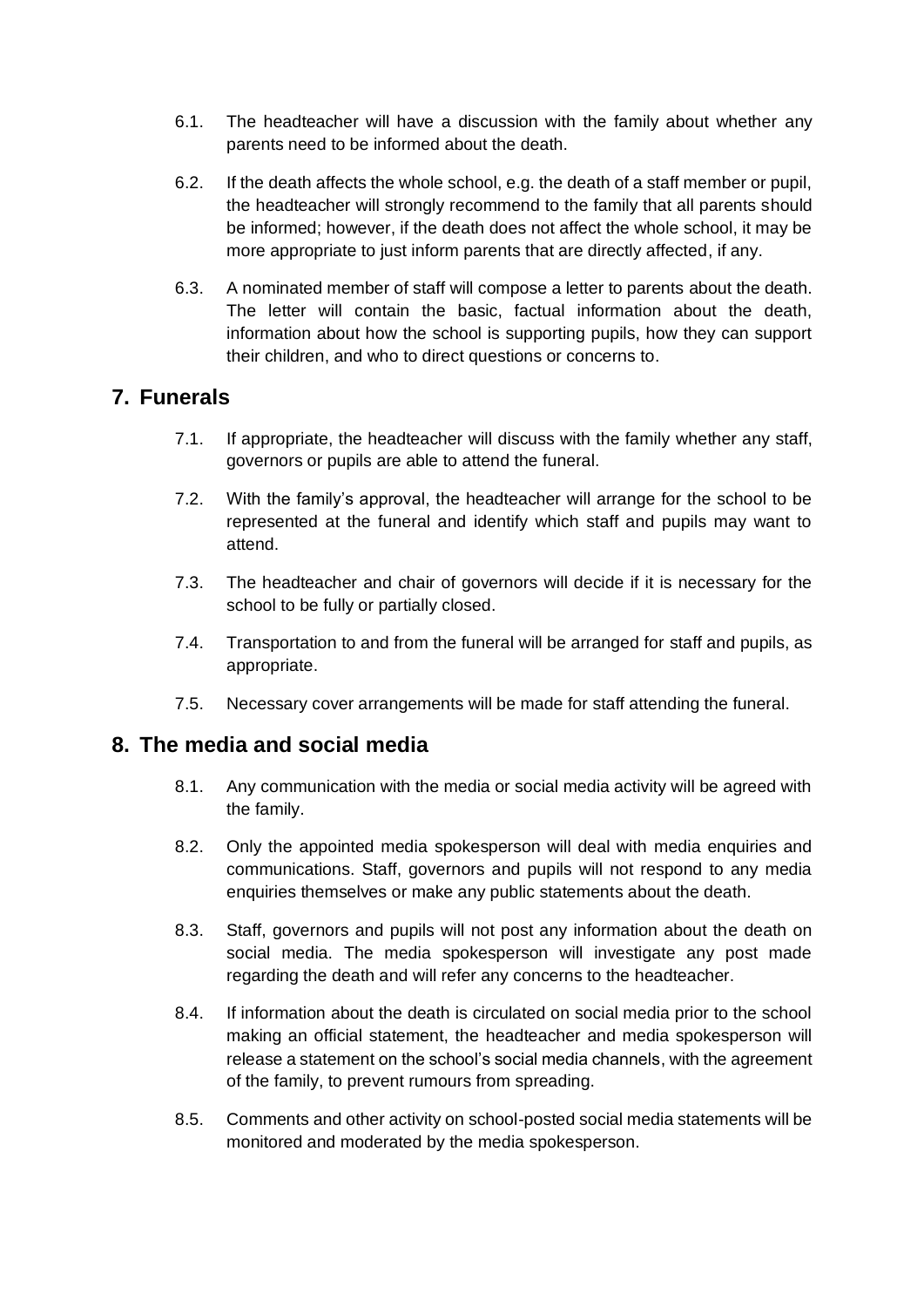- 8.6. If staff, governors or pupils find any false, negative or malicious information being posted about the death on social media, they will report this to the headteacher.
- 8.7. If a member of staff is found to have been posting content on social media or providing information to the media that is false, negative or malicious, action will be taken in line with the Disciplinary Policy and Procedure.
- 8.8. If a pupil is found to have been posting content on social media or providing information to the media that is false, negative or malicious, action will be taken in line with the Behavioural Policy.

## **9. Support for the family**

- 9.1. The headteacher will be the main point of contact between the school and the family, or will appoint another member of staff to this role where necessary.
- 9.2. The headteacher will invite the family into the school to discuss how the school can best support them.
- 9.3. The family's wishes and feelings will always be considered and respected when making decisions and conducting activities relating to the death.
- 9.4. Any support that is put in place will be decided on a case-by-case basis, depending on the family's needs and wishes. Support could include the following:
	- Sending a letter of condolence
	- Giving the family the opportunity to collect any personal belongings of the person who has died
	- Inviting the family to commemorative events held by the school

## **10. Support for staff**

- 10.1. Staff directly affected by the death, e.g. if they are a relative or close friend of the individual that has died, will be identified and the appropriate support will be put in place.
- 10.2. The level of support will be decided on a case-by-case basis by the headteacher, and may include the following:
	- Ensuring the staff member is not left on their own
	- Arranging for lessons or other duties to be covered
	- Organising bereavement leave
- 10.3. Staff who lose a child under the age of 18, or suffer a stillbirth from 24 weeks of pregnancy, irrespective of how long they have worked at the school, will be given a minimum of two weeks' paid bereavement leave.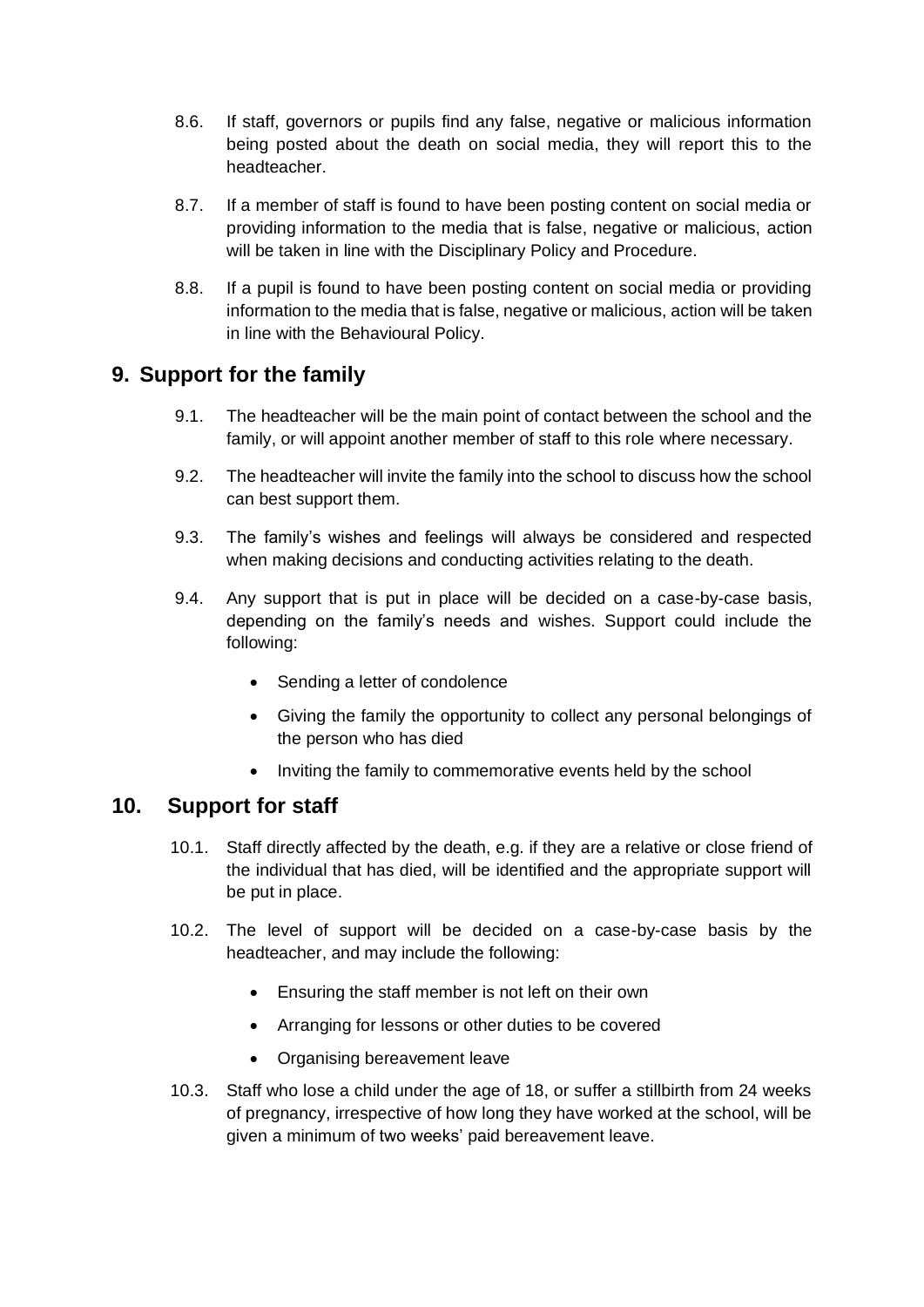- 10.4. Staff may take bereavement leave as either a single block of two weeks, or as two separate blocks of one week, each taken at different times across the first year after their child's death.
- 10.5. Any member of staff who loses a child under the age of 18, and has been employed at the school for six months or more, will be able to claim statutory pay for the period of bereavement leave.
- 10.6. Any member of staff who loses a child after 24 weeks of pregnancy, or during maternity leave, will not lose their entitlement to maternity leave and pay.
- 10.7. All staff members will be offered the opportunity to speak to a member of the pastoral team one-to-one.
- 10.8. Staff members will be given information about the in-school and external support they can access.
- 10.9. A designated room will be made available to staff where they can go during break and lunchtimes to meet with other staff and share their thoughts and feelings.
- 10.10. Staff will be vigilant to the signs that indicate their colleagues have been affected by bereavement and will offer them support or make a referral to a member of pastoral staff.

## **11. Support for pupils**

#### **Pupils that have experienced a significant bereavement, e.g. of a family member**

- 11.1. A member of staff that is familiar with the pupil will be appointed to act as their main point of contact – the pupil will be made aware of who the staff member is.
- 11.2. The headteacher will contact the pupil's family to discuss whether the pupil will be attending school.
- 11.3. Any support put in place for a pupil will be pupil-led, based on their needs and wishes.
- 11.4. When deciding what support will be put in place for a pupil, the impact the death will have on the pupil will always be considered in the context of preexisting factors. The following contextual factors will be considered:
	- The circumstances surrounding the death, e.g. was it under traumatic circumstances, was the death expected, or did multiple people die?
	- The relationship between the pupil and the person who has died.
	- The ability of the pupil's family to support them following the death, e.g. if a pupil's parent has died, how able is the surviving parent to support the pupil?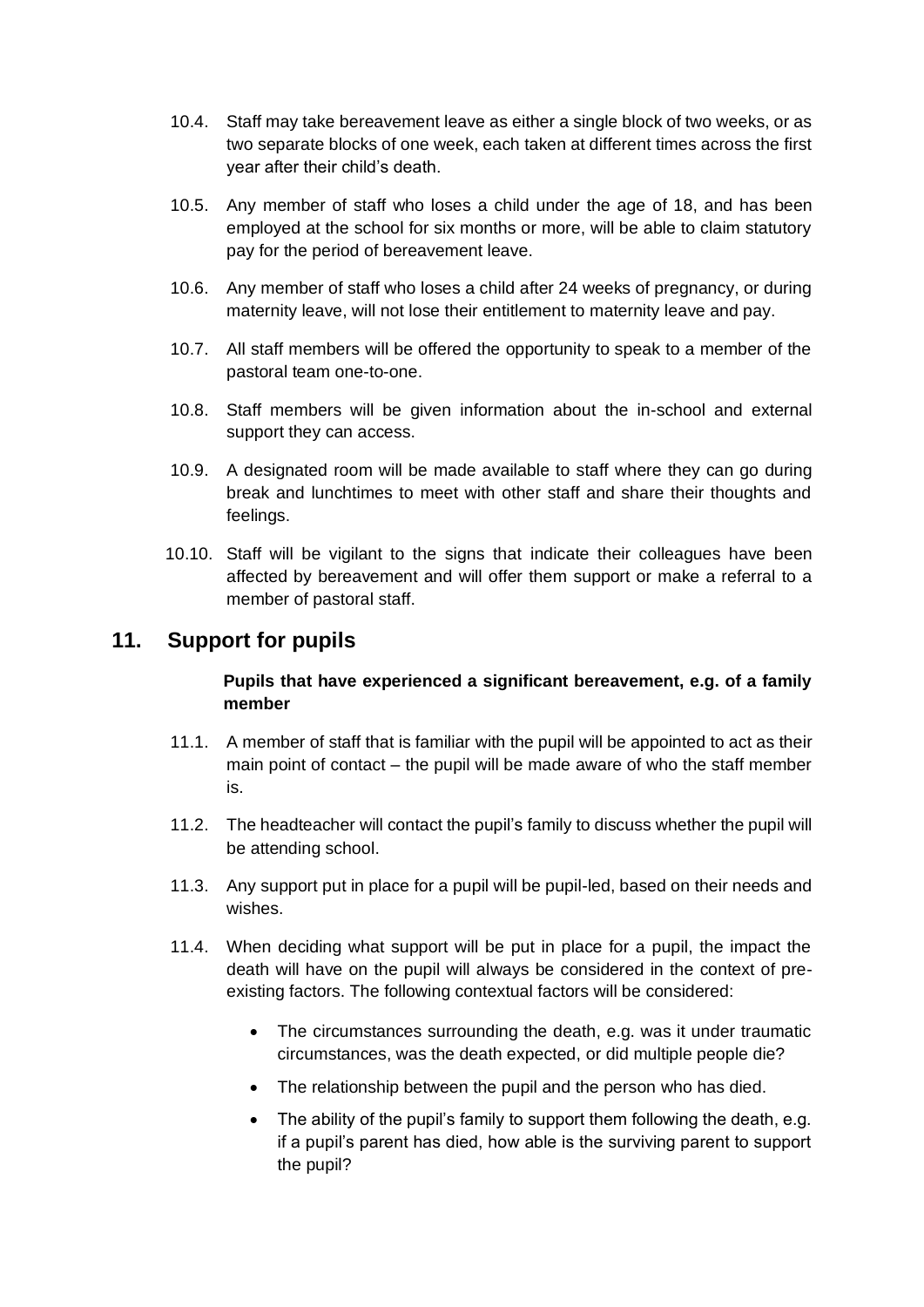- Family factors such as size, financial state, structure, style of coping, communication and stressors that affect the child.
- The support the pupil has from their peers and other organisations and people.
- Characteristics of the pupil, including their age and any SEND they have.
- 11.5. The pupil will be a part of discussions regarding who should be informed about the death and how, where appropriate.
- 11.6. If a pupil chooses to attend school immediately after a bereavement, they will be allowed a flexible timetable and staff members will be made aware that the pupil may not be able to work to their usual capacity. The designated staff member will keep in communication with the pupil's family to inform them about how the pupil is doing.
- 11.7. If the pupil is absent from school following the bereavement, they will be made aware of who has been informed about what has happened and what they were told.
- 11.8. The designated staff member will make regular contact with the pupil during their absence.
- 11.9. The headteacher, designated staff member, pupil and the pupil's family will make arrangements for the pupil's return to school, e.g. a phased return.
- 11.10. If a death occurs soon before or during a time where the pupil will take an exam, the headteacher will report the circumstances to the exam board who will decide if special considerations apply.
- 11.11. If a pupil misses an exam due to the death of a close family member or friend, the headteacher will report this to the appropriate exam board who will then make a decision as to whether special considerations can be applied.
- 11.12. Any safeguarding concerns regarding a bereaved pupil will be dealt with in line with the Child Protection and Safeguarding Policy.

#### **Support for all pupils**

- 11.13. All pupils, even those not directly affected by the death, will need to be supported following a death, particularly if the death affects the whole school community, e.g. the death of a staff member.
- 11.14. Pupils will be given the opportunity to speak to a member of pastoral staff.
- 11.15. Staff will talk to pupils about what has happened using age-appropriate and developmental stage appropriate language.
- 11.16. Following a death in the school community, pupils will be invited to take part in remembrance activities, e.g. remembrance assemblies.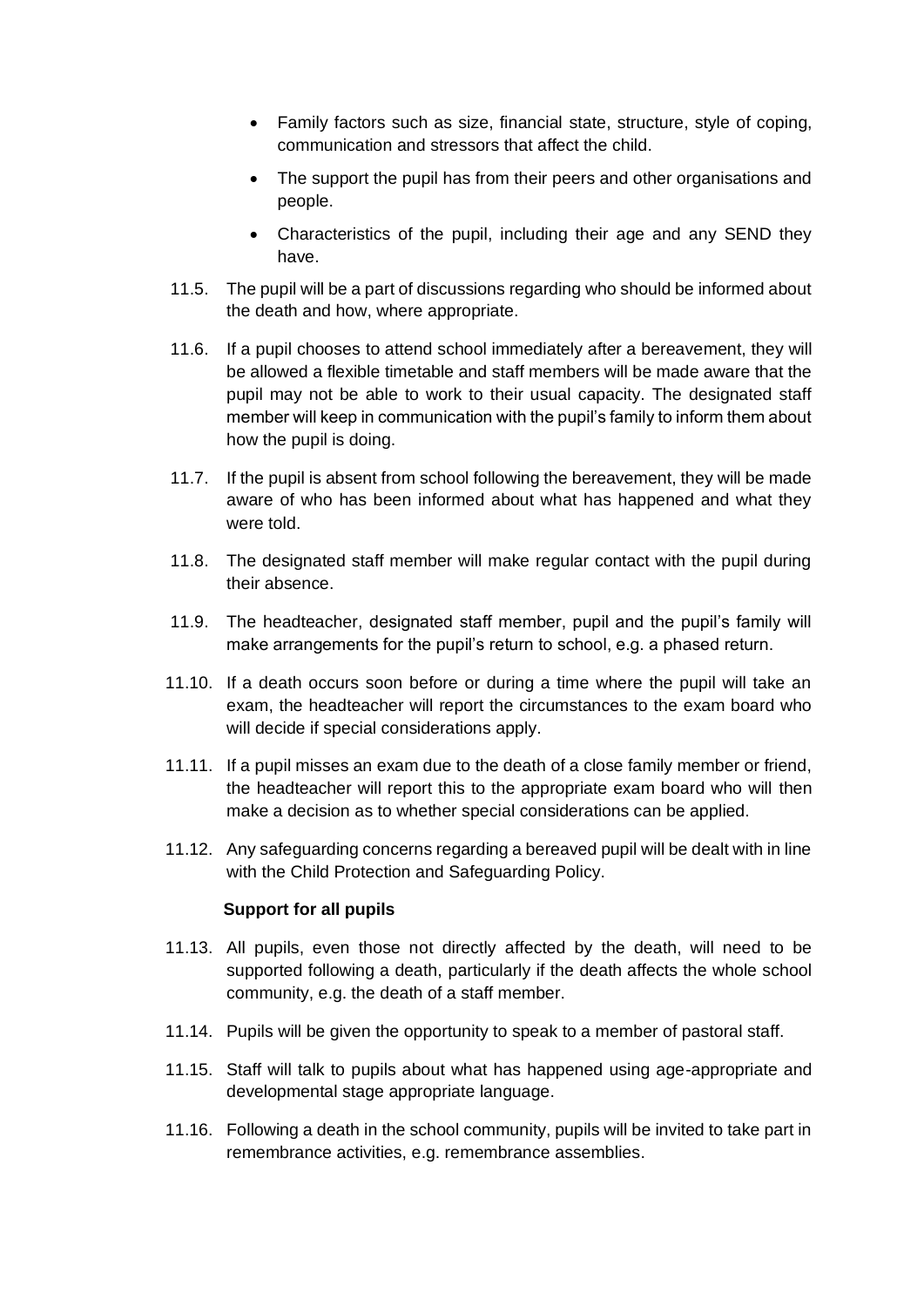11.17. Staff will identify any pupils that may need more direct support and make a referral to the headteacher who will assess what support might be required in collaboration with pastoral staff.

## **12. Behaviour and SEMH issues**

- 12.1. Staff will remain vigilant to the following behaviours that a pupil may display immediately after the death of someone close to them:
	- Inability to concentrate
	- Lack of motivation
	- Tiredness and irritability
	- Heightened sensitivity to comments and remarks
	- Inability to take others' feelings into account
	- Anger, frustration or aggression
	- A general change in behaviour, e.g. becoming unnaturally quiet or withdrawn
	- Anxiety
	- Being easily upset by events that would normally be trivial to them
	- Physical complaints, such as headaches, stomach aches and a general tendency to be prone to minor illness
- 12.2. The pupil's designated staff member will keep in contact with the pupil's family and share information about how the pupil is behaving at school and home.
- 12.3. Any challenging behaviour displayed by bereaved pupils will be addressed using the individual graduated response outlined in the Behavioural Policy.
- 12.4. A record will be made of anniversaries and days with regards to the death which may act as a trigger for challenging behaviour.
- 12.5. Any incidents of bullying, where a bereaved pupil is the victim or perpetrator, will be addressed in line with the Anti-bullying Policy, taking into account the pupil's needs and circumstances.
- 12.6. All staff members will remain vigilant to signs that a bereaved pupil is facing difficulties in relation to their psychological, physical and social development and will refer the pupil to pastoral staff who will put appropriate support in place.
- 12.7. The school's relevant policy and procedure will be followed to ensure pupils that may be vulnerable to developing or experiencing SEMH issues following a bereavement can be identified and appropriately supported.

## **13. Specific circumstances**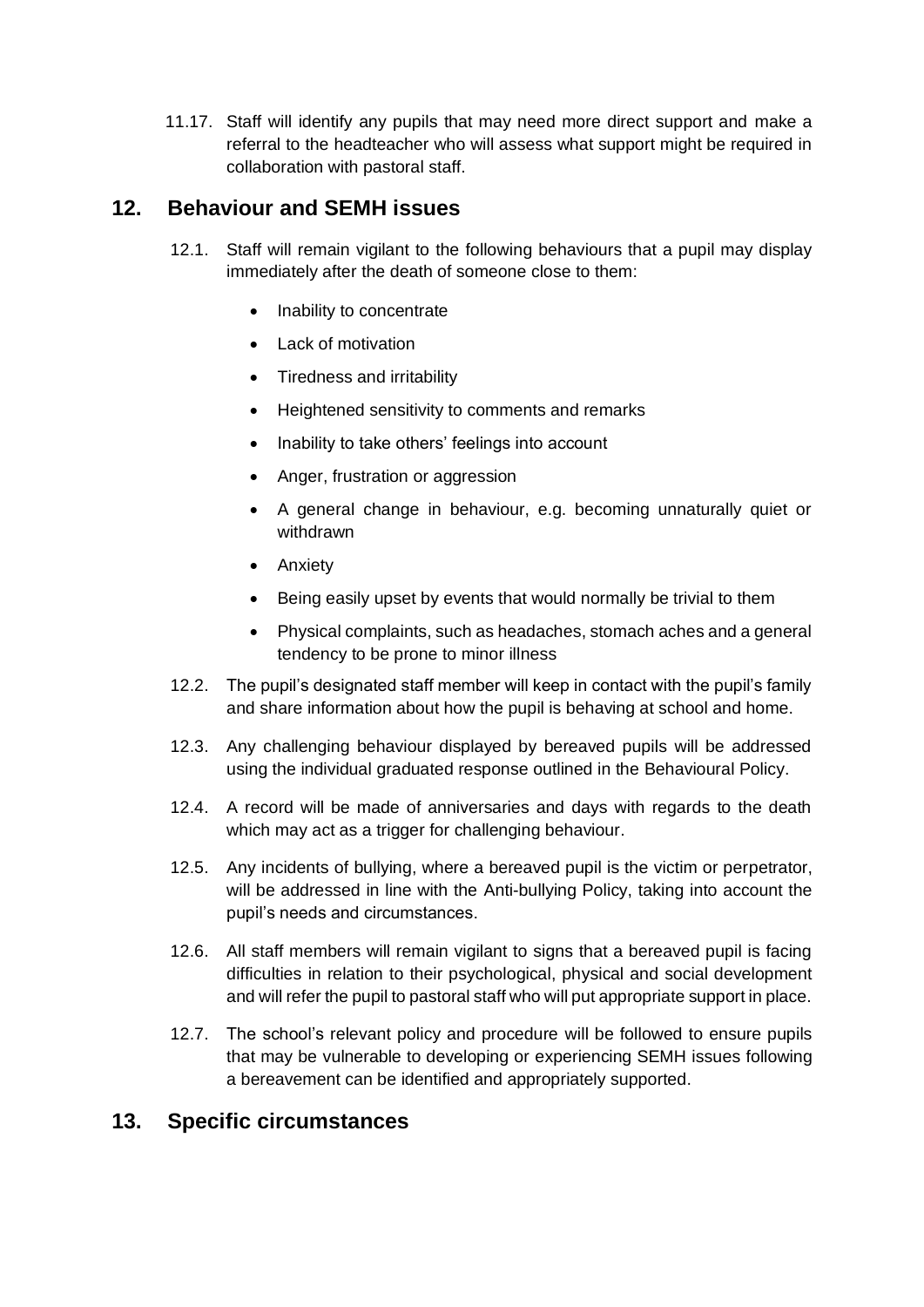13.1. The procedures outlined in this policy will be followed for all deaths affecting the school community and individual pupils; however, specific measures will be implemented for certain circumstances.

#### **Pre-bereavement – when a family member is not expected to live**

- 13.2. If a pupil has an illness where they are not expected to live, their family will make the school aware of the situation and the school will ensure the appropriate support is in place.
- 13.3. A member of pastoral staff will meet with the pupil fortnightly to provide the pupil with an opportunity to talk about what is happening and how they are feeling.
- 13.4. All staff will remain vigilant to signs that the pupil is facing challenges in relation to their psychological, physical and social development and will refer any concerns to pastoral staff who will ensure appropriate support is put in place.

#### **Pupils with a life-threatening illness**

- 13.5. Pupils with life-threatening illnesses will be encouraged to take part in school routines as much as possible, and the school will continue to expect the usual standards of behaviour as appropriate.
- 13.6. The headteacher, the pupil and their family, and other relevant staff members (e.g. a member of pastoral staff) will decide how to share the news that a pupil is terminally ill with the school community.
- 13.7. Other pupils will be informed about how they can best support the pupil in the most appropriate way.
- 13.8. If the pupil is receiving treatment from a local hospice or hospital, the key professional responsible for the pupil will be identified and the headteacher will contact this person for advice and support as necessary.

#### **Suicide**

- 13.9. The school will respond to a suspected suicide within 48 hours.
- 13.10. The headteacher, or other appointed member of staff, will contact the police or the family as soon as possible to confirm the death and whether it is being treated as a suicide.
- 13.11. If the family does not wish the cause of death to be disclosed to the school community, the school will state that the nature and cause of death are still being determined and that additional information will be forthcoming.
- 13.12. If the death is subject to an ongoing investigation, the headteacher will check with the police before speaking about the death with pupils who may need to be interviewed by the police.
- 13.13. Staff will be told about the death first, in line with [section](#page-5-0) 4 of this policy.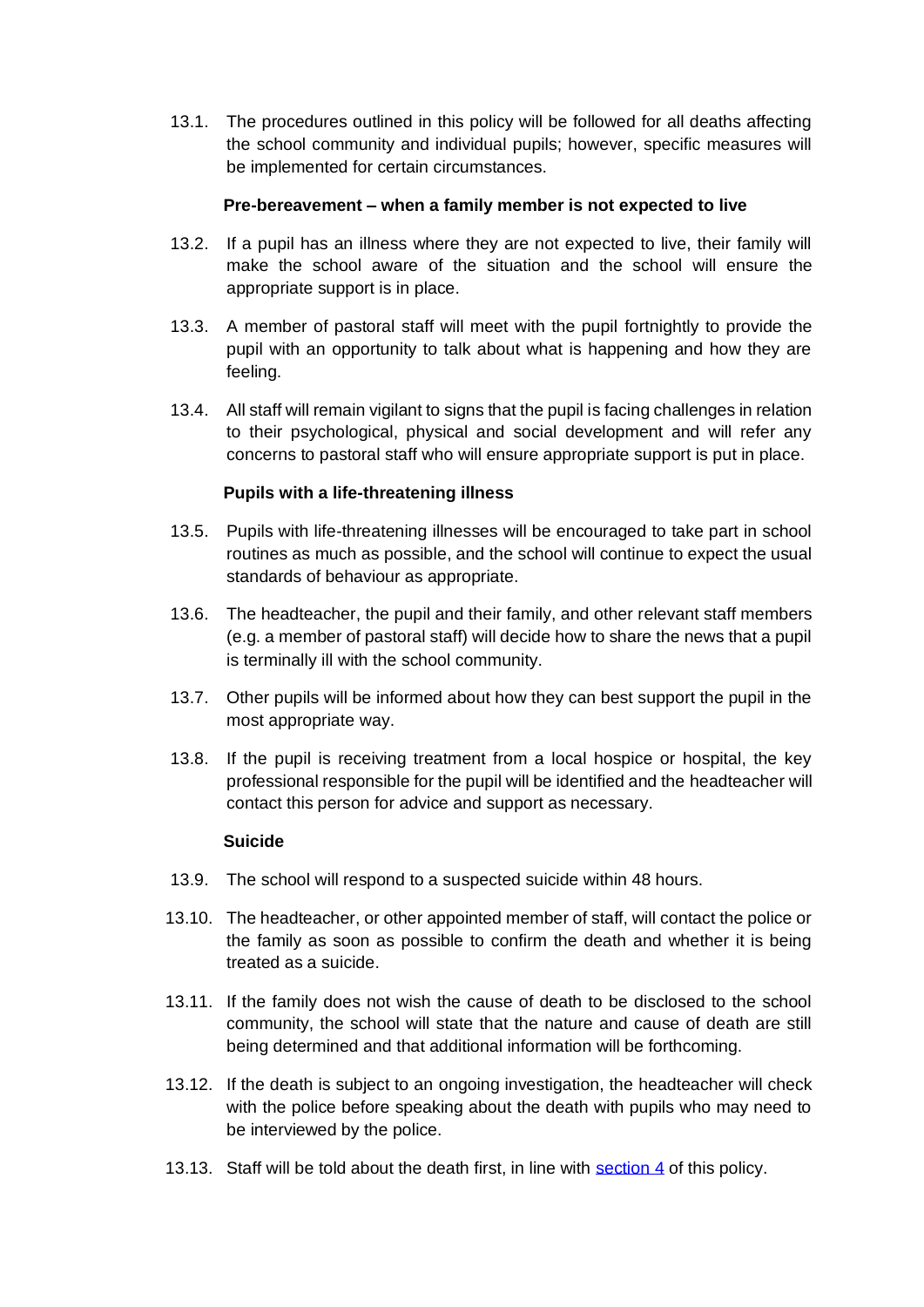- 13.14. The script that staff will use to inform pupils of the death will be factual while avoiding excessive detail about the suicidal act itself.
- 13.15. Immediate emotional support will be arranged for any pupils and staff who require it.
- 13.16. A designated room will be set up where pupils and staff can go to if they are struggling with the news.
- 13.17. Liaison with the media will be handled in line with [section 8](#page-7-0) of this policy.
- 13.18. Any information distributed to the school community and media regarding the death will:
	- Be factually correct but not include detail of the cause of death or method used.
	- Not romanticise, glorify or vilify the death.
	- Not include details of any suicide note.
	- Not include speculation over the motivation for suicide.
- 13.19. Research indicates that pupils that have been directly affected by suicide are at an increased risk of taking their own life. Staff will report any concerns about pupils to the headteacher and the appropriate support will be put in place or a referral to specialist services will be made.
- 13.20. Any memorial activities conducted by the school will be held within two weeks of the death; following this, any memorial material will be given to the family.
- 13.21. Permanent memorials will not be held at the school; however, the school may set up a memorial on the website that will be moderated by a designated member of staff and removed after an agreed time.
- 13.22. Pupils and staff will be warned about the risks of un-moderated online memorials (e.g. those on social media), such as their comments becoming public without their permission and online memorials attracting negative comments.

#### **Cultural and religious behaviours**

13.23. The school will keep in mind the cultural attitudes and behaviours relating to a death and will make sure these needs are taken into consideration when putting support in place for those affected, including the length of bereavement leave for members of staff.

#### **Forces' families**

13.24. The needs and feelings of bereaved forces' pupils will always be considered prior to any school activities relating to the armed forces, e.g. commemorating Armed Forces Day, and additional support will be put in place for pupils as required.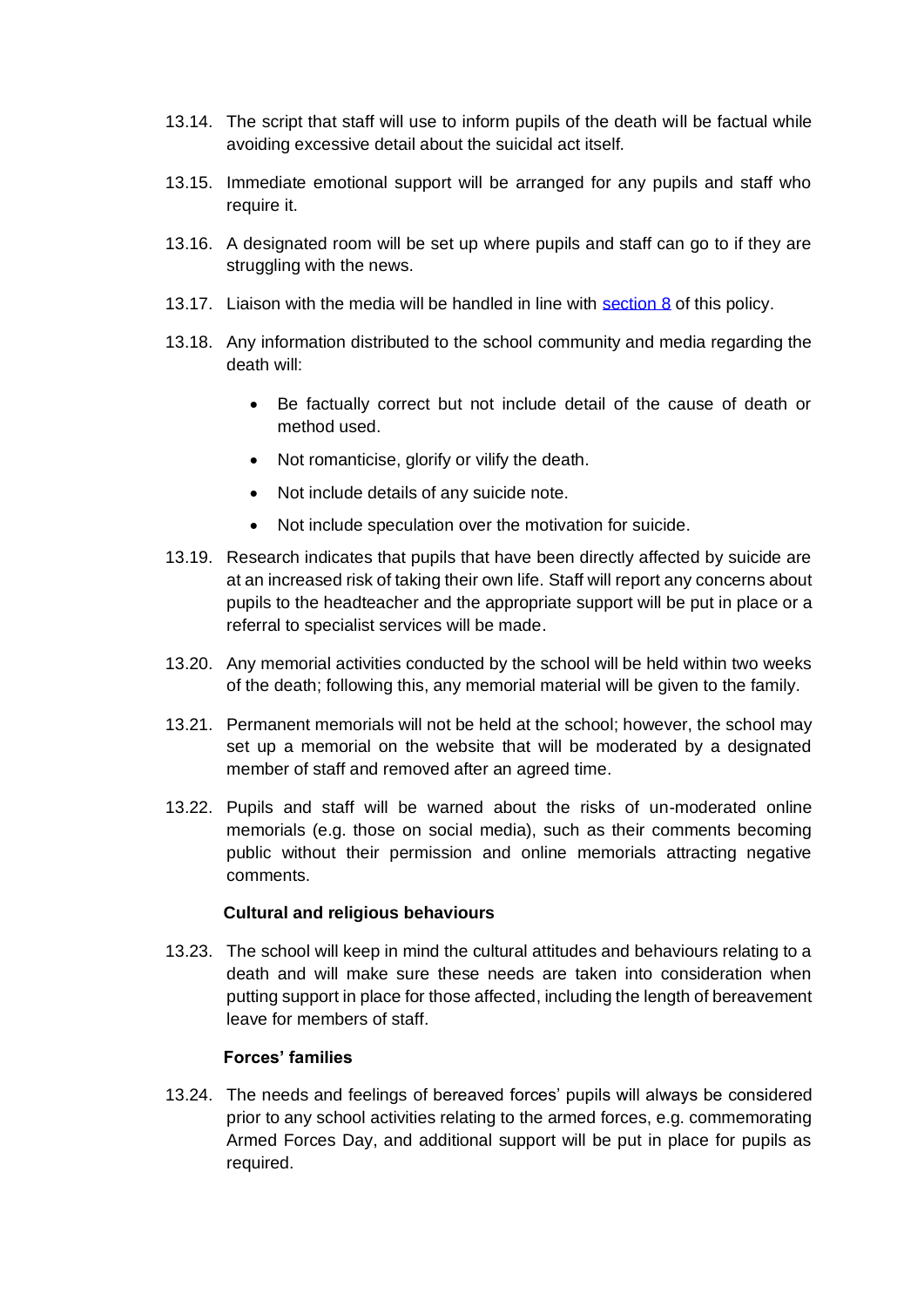- 13.25. Appropriate support will be implemented for bereaved forces' pupils, particularly during times of change.
- 13.26. Bereaved forces' pupils will be protected from any unwanted media attention and there will be a designated area in school that the pupil can go to if they are feeling overwhelmed.

#### **A death involving murder or manslaughter**

- 13.27. The headteacher will contact the police or the family to establish the facts about what has happened.
- 13.28. A designated staff member will be available to talk to the pupil to help them to answer any questions they may get from their peers about what has happened.
- 13.29. Research indicates that pupils that have been bereaved due to murder or manslaughter can be at significant risk of developing PTSD. Any concerns relating to the pupil will be addressed in line with the relevant policies and procedures.
- 13.30. Media personnel will not be permitted onto the school site at any time.

## **14. Remembrance activities**

- 14.1. Following a death in the school community, the school may conduct some remembrance activities, e.g. a remembrance assembly.
- 14.2. The family will always be consulted prior to any remembrance activities being planned and will be invited to take part in the activities.
- 14.3. All members of the school community, including staff, governors, pupils and parents, will be invited to take part in remembrance activities.
- 14.4. All remembrance activities will be planned so that they are respectful of the culture and religious beliefs of the family.

## **15. Managing transitions**

- 15.1. Information about pupils that have been bereaved will be recorded.
- 15.2. This information will be shared with relevant parties at key transition points, including the following:
	- If the pupil moves school
	- When the pupil moves to the next phase of education
	- If the pupil moves class
	- When the pupil will be taught by a new teacher
- 15.3. Good communication will be established with feeder schools so pupils that have experienced bereavement can be identified.